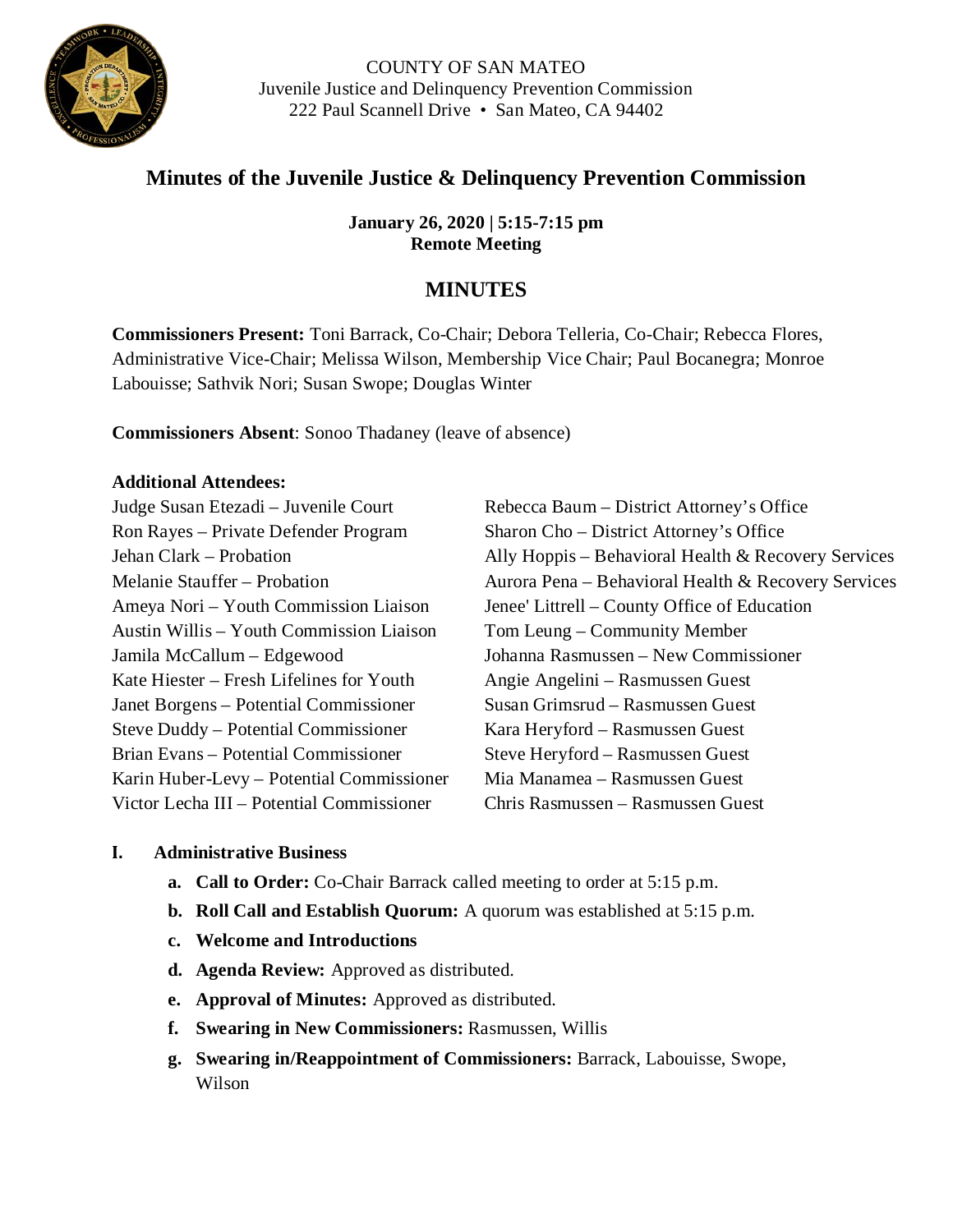

## **II. Oral Communication:** *None*

## **III. Updates and Trends**

- **a. Juvenile Court** (Judge Etezadi)
	- Dependency cases are taking up most of their time. Dependency cases are when they remove children for abuse, neglect and abandonment.
	- Juvenile justice cases have plummeted. There are currently ten youth at the Youth Services Center (YSC), which has a capacity of 180. Probation is doing a fabulous job to make sure youth remain safe from COVID.
	- All of the agencies are making sure that they do not detain youth unless they have committed a serious offence, which is why numbers have plummeted.
	- The Juvenile Court conducts 95% of all hearings remotely. The Juvenile Court is working full time and remains open. They have not reduced their services because they are able to continue to provide services on a remote platform.

## **b. Private Defender Program** (Rayes)

• Juvenile arrests have declined by 80% and the daily population in juvenile hall has declined by 60% in the past 10 years in California and has plummeted even more since COVID. In 2010 there were 2,500 youth in foster care and as of 2020 there are 615 in foster care in California. The transfer of youth to adult court in California has also declined from 1,200 in 2010 to 64 cases in 2020.

#### **c. District Attorney Office (**Baum**)**

- Petition requests from Probation regarding filing have gone down. This could be attributed in part to schools being closed. There is an increasing trend of more serious offences, gang violence offenses, and guns in the hands of our youth. Substance abuse and mental health issues continue to be an issue and the pandemic has exacerbated that. On the flip side, extra family time for some youth has been a good thing.
- Personnel change, Sharon Chow will be taking over Rebecca Baum's position.

#### **d. Behavioral Health & Recovery Services** (Pena)

- The number of youth at the YSC has gone down and so have their number of cases. BHRS continues to provide services to the youth that are in the hall, on probation or in the community via Telehealth or telephone.
- There have been more reports of increased anxiety given COVID and youth being out of school and not having pro social activities.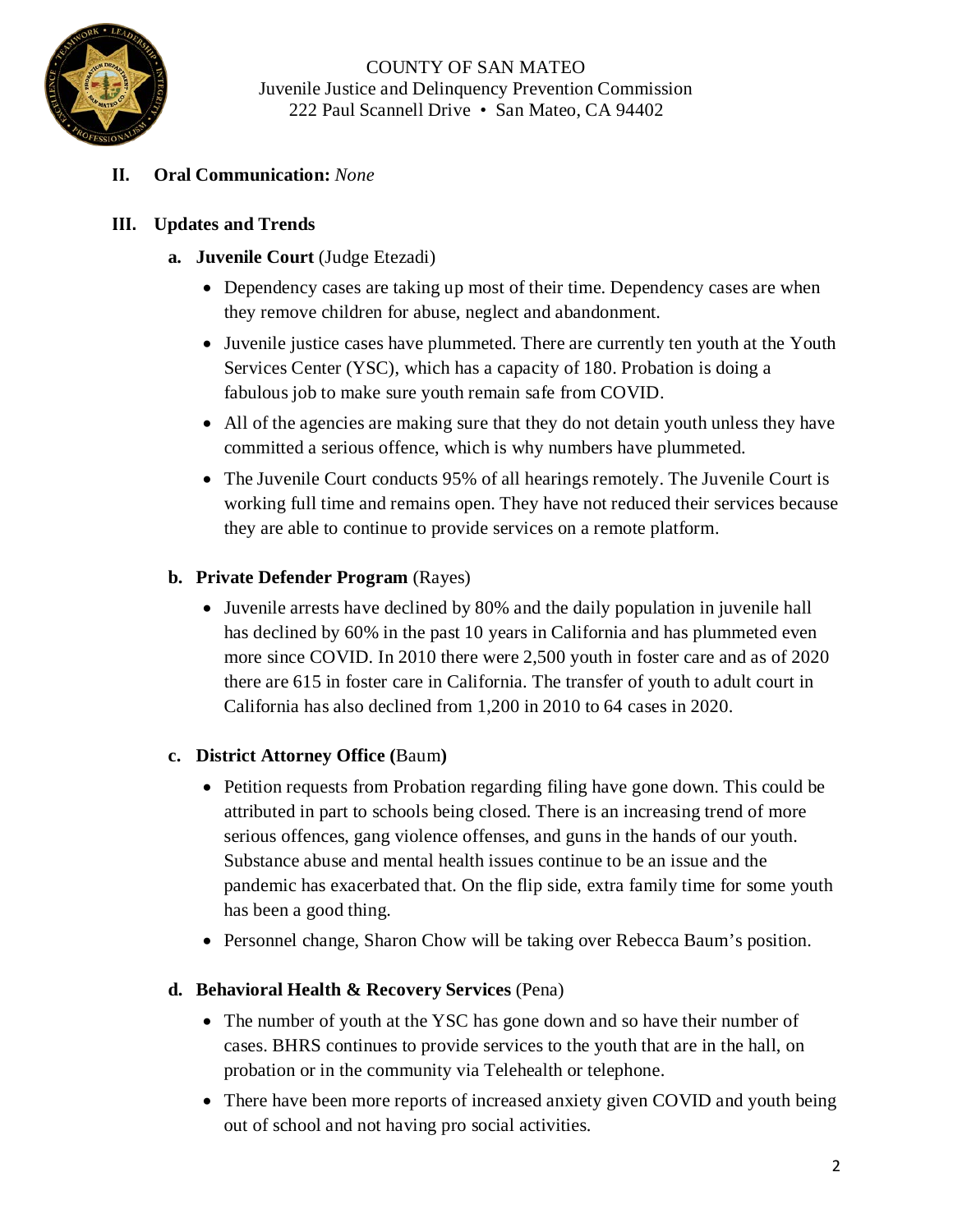

• There has been an increase in drug use; some clients are really struggling and are not attending school so they turn to drug use.

## **e. County Office of Education** (Litrell)

- The population in court and community schools continues to decline. Gateway specifically has significantly declined in enrollment. However, they are one of the very few programs that are educating students in person. Currently pursuing a significant grant called the Community Schools grant. If awarded they will revamp Gateway into a more restorative model (rehabilitative and restorative approach), with a lot more intensive mental health support. They will also be able to expand their services from six to 60 students.
- Across the county they are seeing more and more students that would benefit from some social, emotional, mental health and behavioral support. They continue to work with districts to help them develop an array of services and rethink their policies and practices.
- Offering a webinar training series to help high school leaders rethink what high school should look like. With the distance learning challenges of adults not having eyes on students, it makes it difficult to make child welfare reports. There are food security challenges, homelessness and mental health challenges. Ultimate goal is to get students back into the classroom and connected so that all social and emotional needs are met.

#### **f. Probation** (Clark & Stauffer)

- There are currently 10 youth at YSC and four at Camp Kemp.
- Medical staff are testing all youth upon intake prior to entering the facility and tested again at day 12 before going over to general population.
- Youth just went back to in person school and started Project Change.
- All programming is offered virtually along with visits. Will continue to offer these services virtually. Staff are surveying the youth to see if they are benefiting from virtual programs and to see how they can make it better for them. With the new vaccine rolling out hopefully in person programming could come back.
- With SB823, which entails the closure of the Department of Juvenile Justice (DJJ) and the age increase of housing juveniles up to age 24, the YSC will focus their attention on expanding the girls' program by providing services to the neighboring counties.
- Juvenile Services has made a conscious effort to make sure they are not booking a lot of youth into the facility unless they have committed a serious violent offence.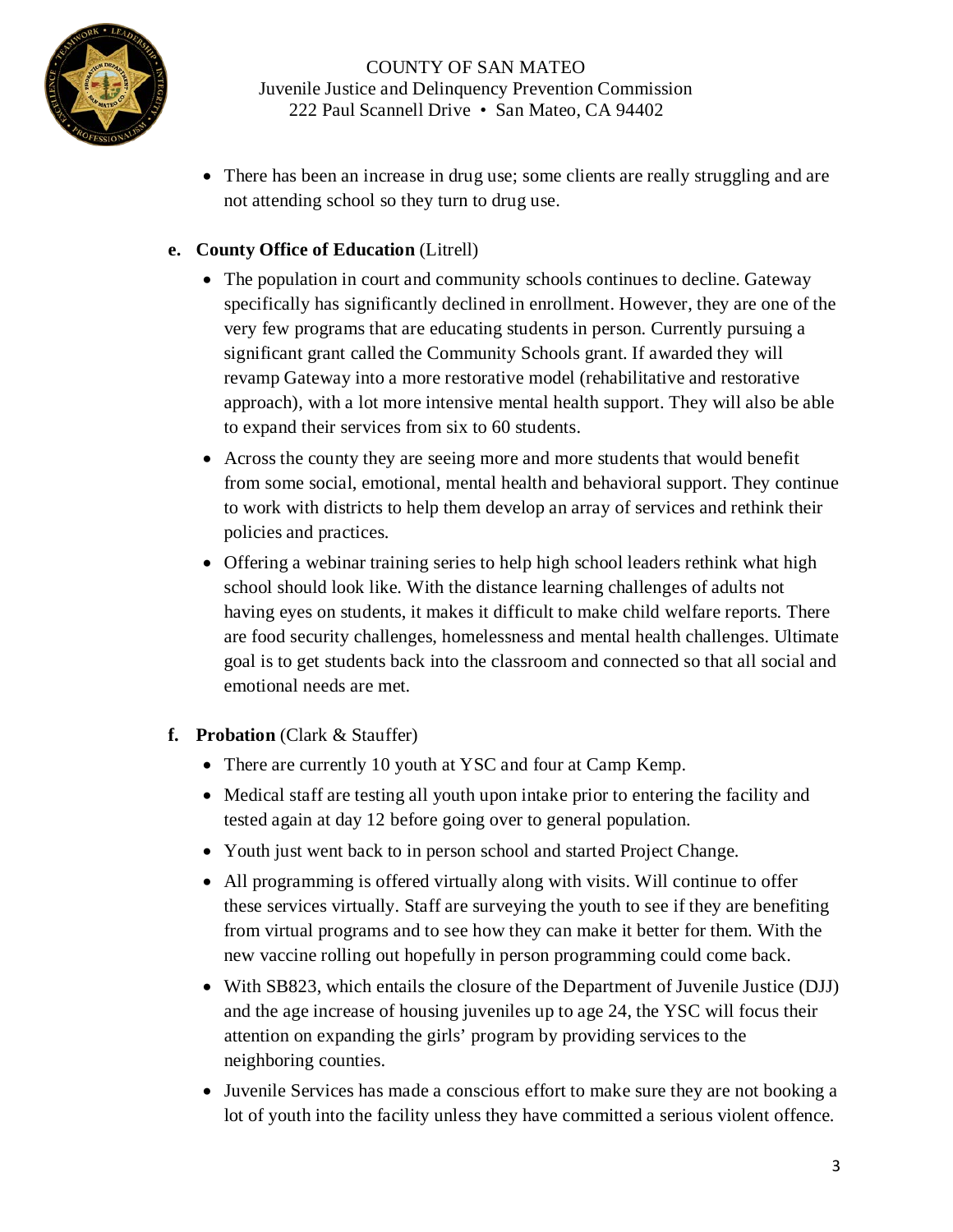

Unless there is a safety risk to the community, they are asking to release these youth. Unless there is a reason for them to remain detained, they are utilizing the electronic monitoring program and community care program.

• In terms of supervision, they are making sure counseling services, counseling service for parents and other supportive services are in place.

#### **IV. Inspections**

• Inspection reports are complete for 2020 and are now posted on the Probation website and letters have been sent to the appropriate parties along with a copy of the report.

## **V. Annual Report**

- Commissioner Swope moved to approve the 2020 annual report. Seconded by Commissioner Labouisse.
- No discussion, approved unanimously.

## **VI. Strategic Plan Update** (Labouisse)

- The mission statement and aspirations remain the same except for a small change to the language in the third aspiration, adding middle school children.
- Projects are organized according to the aspirations. New projects have been defined and Commissioners will vote on the priority of projects and sign up for 2021 projects via a survey later this week.
- Commissioner Wilson moved to adopt the update strategic plan as written. Seconded by Co-Chair Barrack. No discussion. Updated strategic plan was passed and approved unanimously.

#### **VII. Strategic Project Milestone Reviews**

- **a. Develop Truancy Strategy** (Swope)
	- Still in the information gathering phase.
	- Some members of the committee would like to eliminate SARB's completely.

#### **b. Elected Officials** (Bocanegra, Labouisse)

- Have not had more meetings with elected officials since 2020.
- Had a follow up meeting coordinated by Supervisor Canepa with the Peninsula Solidarity Cohort. They were very interested in hearing about the Commission's strategy and work. Our comments were very well received and as a result the